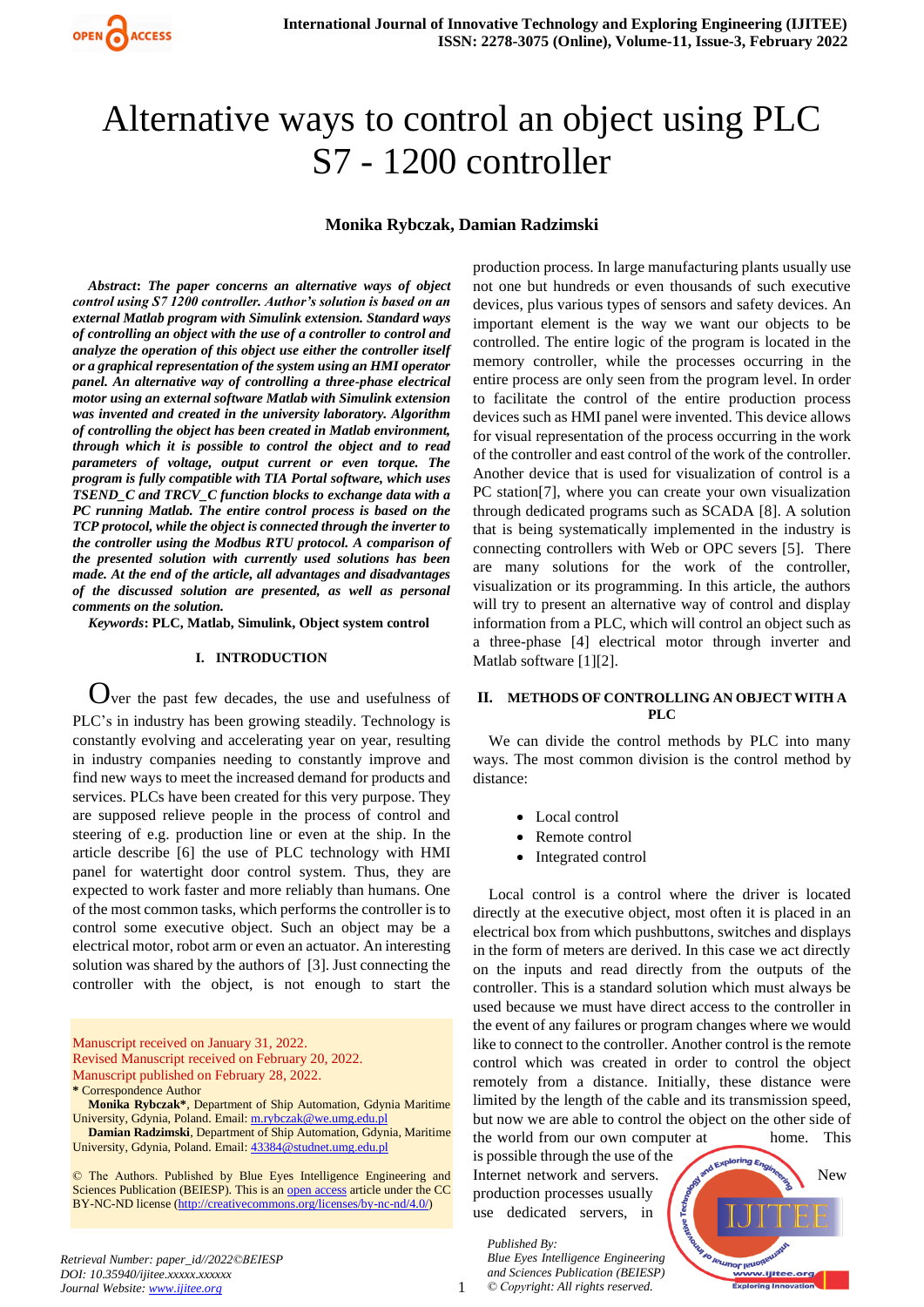order to be able to control a given process from another place on earth without the need to go to that place. The way in between is integrated control, this is the way in which HMI panels or PC's are most often used. This control is partly based on remote control, but is usually limited to one plant. The controller with the object, which are placed on the production hall can be controlled from the HMI panel, which is located for example 500 meters away in the room of the person who controls all production processes in the factory. The operator panel is often connected to the controller with a wire, but nowadays wireless solutions using servers and wireless network are also used more often. This solution differs from remote control in that insight into the processed has only a person who is at the operator panel, and not as in the case of remote control, any person who knows the login data to the online server. In this paper an alternative solution will be presented which is based on the use of Matlab program installed on a PC station, from which it is possible to control an object such as a three-phase motor accurate reading of motor data such as values of voltages and currents.

#### **III. MATLAB PROGRAMMING ENVIROMENT**

The programming environment that has been used to control facility through PLC is Matlab along with Simulink extension. Matlab is a computer program that is an interactive environment to perform scientific, engineering calculations and create computer simulations. Language used to program in Matlab is high level language and syntax is modeled on C language. It uses the same logical language as in most programming languages. Functional difference between programming in Matlab [2] from even though the usual obtained can be easily displayed in the form of various graphics, charts or objects 2D and 3D. Another advantage of Matlab is a large content of fully compatible various extensions called Toolboxes. Toolboxes are additional functions, which can be installed for free to extend the functionality of Matlab [5]. It is worth to notice, that to Toolboxes library are also added author's extensions, it means, that everyone can create own additional functions to Matlab. In our solution we use the most popular extension called Matlab Simulink. It is a package used to model and simulate dynamics systems and graphically present obtained results in real time. There is also an extension for data exchange via TCP protocol [11] with the controller (Fig.1).



**Figure 1 A circuit created in Matlab Simulink to control an object through a PLC**

Advantages of Matlab over TIA Portal or SCADA is the fact that it is a program that can perform complex calculations, received data can be presented in graphical, numerical form, but also to do on the basis of these data complex calculations. Other mentioned programs are only used to receive data and display it, in case of SCADA you can also archive data. However, the main difference with Matlab is the possibility of further processing of the data received. There is a possibility to create even an object working in ideal conditions and compare it with an object working in real conditions, which as we know are never ideal and on the basis of that compare how much our introduced solution deviates from the ideal obtained from mathematical calculations (Fig.2).



**Figure 2 Example of phase current measurement of a three-phase motor read in Matlab**

## **IV. SYSTEM CONFIGURATION**

In this example of object control, in addition to external software, which is Matlab, we also use TIA Portal, because it is a dedicated program for programming Siemens S7-1200 controllers with use two networks Modbus RTU [13,14] and Ethernet. Matlab program is only used to receive data, process it or send data to the controller. Both software communicate through the PC using Ethernet network. Connection scheme looks as follows (Fig.3): MATI AR



**Figure 3 Diagram of the connected workstation**

Simply connecting the station is not enough, you must additionally configure the controller and the PC for proper data exchange. For this purpose, the TSEND\_C and TRCV\_C blocks must be added and configured in the controller (Fig.4, Fig.5, Fig.6, Fig.7).

*Published By: Blue Eyes Intelligence Engineering and Sciences Publication (BEIESP) © Copyright: All rights reserved.*

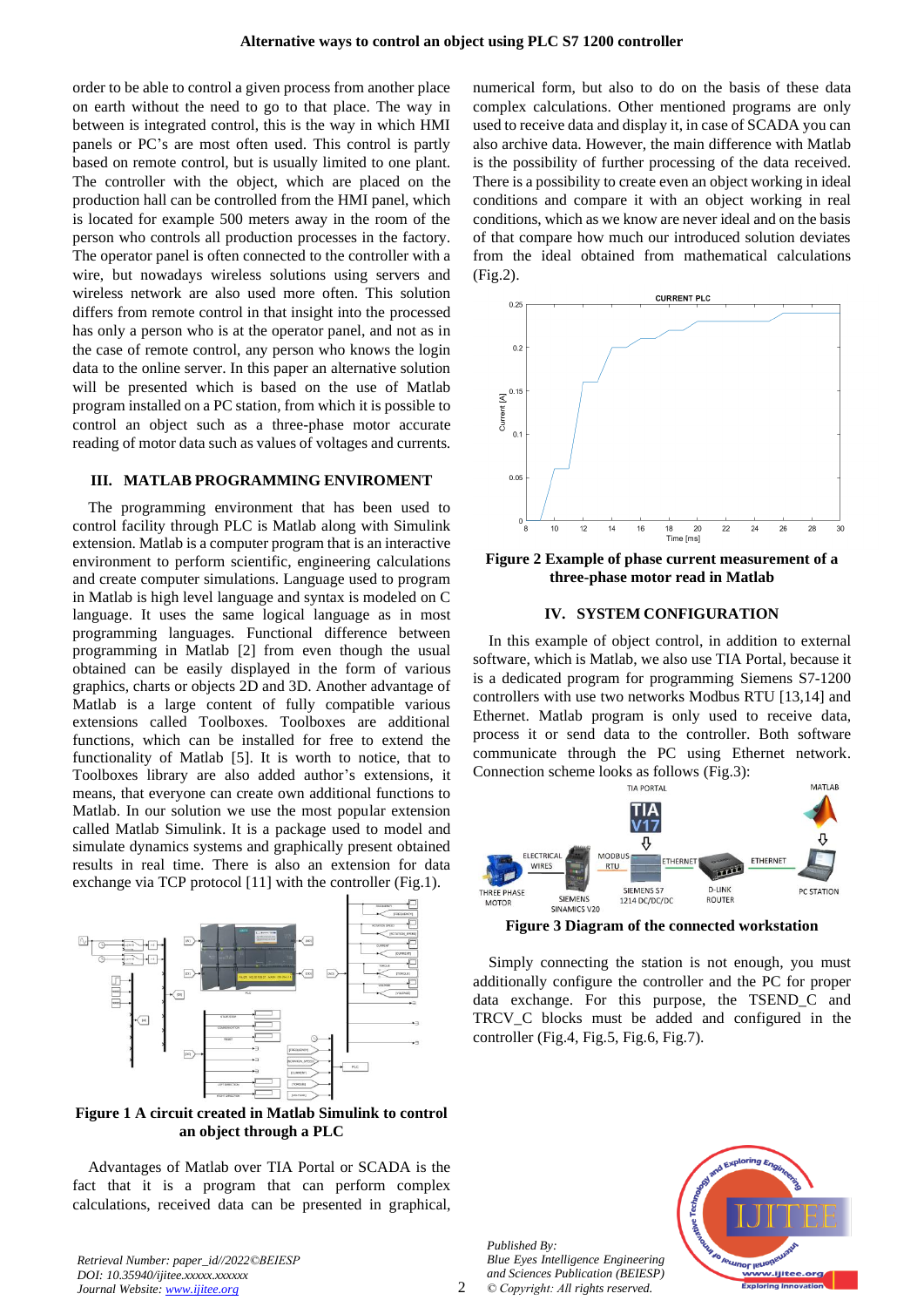

# **International Journal of Innovative Technology and Exploring Engineering (IJITEE) ISSN: 2278-3075 (Online), Volume-11, Issue-3, February 2022**



**Figure 4 TSEND\_C block for sending data to Matlab via TCP protocol**

| <b>TSEND_C [FB1030]</b>                      |                        |                                                           | C Properties   Ulnfo D S Diagnostics   C |                |
|----------------------------------------------|------------------------|-----------------------------------------------------------|------------------------------------------|----------------|
| Configuration<br>General                     |                        |                                                           |                                          |                |
| Connection parameter<br>Connection parameter |                        |                                                           |                                          |                |
|                                              | General                |                                                           |                                          |                |
|                                              |                        | Local                                                     | Partner                                  |                |
|                                              |                        | End point: PLC_1 [CPU 1214C DODODC]                       | Unspecified                              | ⊶              |
|                                              |                        |                                                           |                                          |                |
|                                              |                        | Interface: PLC_1, PROFINET interface_1[X1 : PN(LAN))<br>▬ |                                          | $\overline{ }$ |
|                                              | Subnet:   PNIE_1       |                                                           |                                          |                |
|                                              |                        | Address: 143.30.128.37                                    | 143.30.128.47                            |                |
|                                              |                        |                                                           |                                          |                |
|                                              | Connection type: TCP   | ۰                                                         |                                          |                |
|                                              | Connection ID (dec): 1 |                                                           |                                          |                |
|                                              |                        | Connection data: PLC_1_Receive_DB<br>÷                    |                                          |                |
|                                              |                        | ○ Active connection establishment                         | Active connection establishment          |                |
|                                              | <b>Address details</b> |                                                           |                                          |                |
|                                              |                        | <b>Local Port</b>                                         | <b>Partner Port</b>                      |                |
|                                              | Port (decimal): 2000   |                                                           |                                          |                |
|                                              |                        |                                                           |                                          |                |





# **Figure 6 TRCV\_C block used to receive data from Matlab via TCP protocol**

| <b>TRCV_C [FB1031]</b>         |                        |                                                           | <b>Q Properties 1.</b> Info <b>0</b> Diagnostics <b>1</b> |                |
|--------------------------------|------------------------|-----------------------------------------------------------|-----------------------------------------------------------|----------------|
| General                        | Configuration          |                                                           |                                                           |                |
| း<br>Connection.<br>Block para | Connection parameter   |                                                           |                                                           |                |
|                                | General                |                                                           |                                                           |                |
|                                |                        | Local                                                     | Partner                                                   |                |
|                                |                        | End point: PLC_1 [CPU 1214C DC/DC/DC]                     | <b>Unspecified</b>                                        | $\overline{ }$ |
|                                |                        |                                                           |                                                           |                |
|                                |                        | Interface: PLC_1, PROFINET interface_1[X1 : PN(LAN)]<br>同 |                                                           | ×              |
|                                | Subnet: PNIE_1         |                                                           |                                                           |                |
|                                |                        | Address: 143.30.128.37                                    | 143.30.128.47                                             |                |
|                                |                        |                                                           |                                                           |                |
|                                | Connection type: RP    | ▫                                                         |                                                           |                |
|                                | Connection ID (dec): 1 |                                                           |                                                           |                |
|                                |                        | $\overline{ }$<br>Connection data: PLC_1_Receive_DB       |                                                           |                |
|                                |                        | ○ Active connection establishment                         | Active connection establishment                           |                |
|                                | <b>Address details</b> |                                                           |                                                           |                |
|                                |                        | <b>Local Port</b>                                         | <b>Partner Port</b>                                       |                |
|                                | Port (decimal): 2000   |                                                           |                                                           |                |
|                                |                        |                                                           |                                                           |                |
|                                |                        |                                                           |                                                           |                |

# **Figure 7 TRCV\_C block configuration**

When configuring the TSEND\_C and TRCV\_C blocks, ensure that the IP address is entered correctly and that the Unspecified device is selected. Next, select TCP connection [11] and set the PORT value to 2000. Once one of blocks is configured, the other can be configured based on the first one. The last thing to do in the controller program is to add the function of sending and receiving individual data bits. The

*Retrieval Number: paper\_id//2022©BEIESP DOI: 10.35940/ijitee.xxxxx.xxxxxx Journal Website[: www.ijitee.org](http://www.ijitee.org/)*

*Published By: Blue Eyes Intelligence Engineering and Sciences Publication (BEIESP) © Copyright: All rights reserved.*



solution is original and can be done in many ways. We used the following (Fig.8, Fig.9, Fig.10, Fig.11).







**Figure 9 Program responsible for sending analog values read from motor to Matlab**

3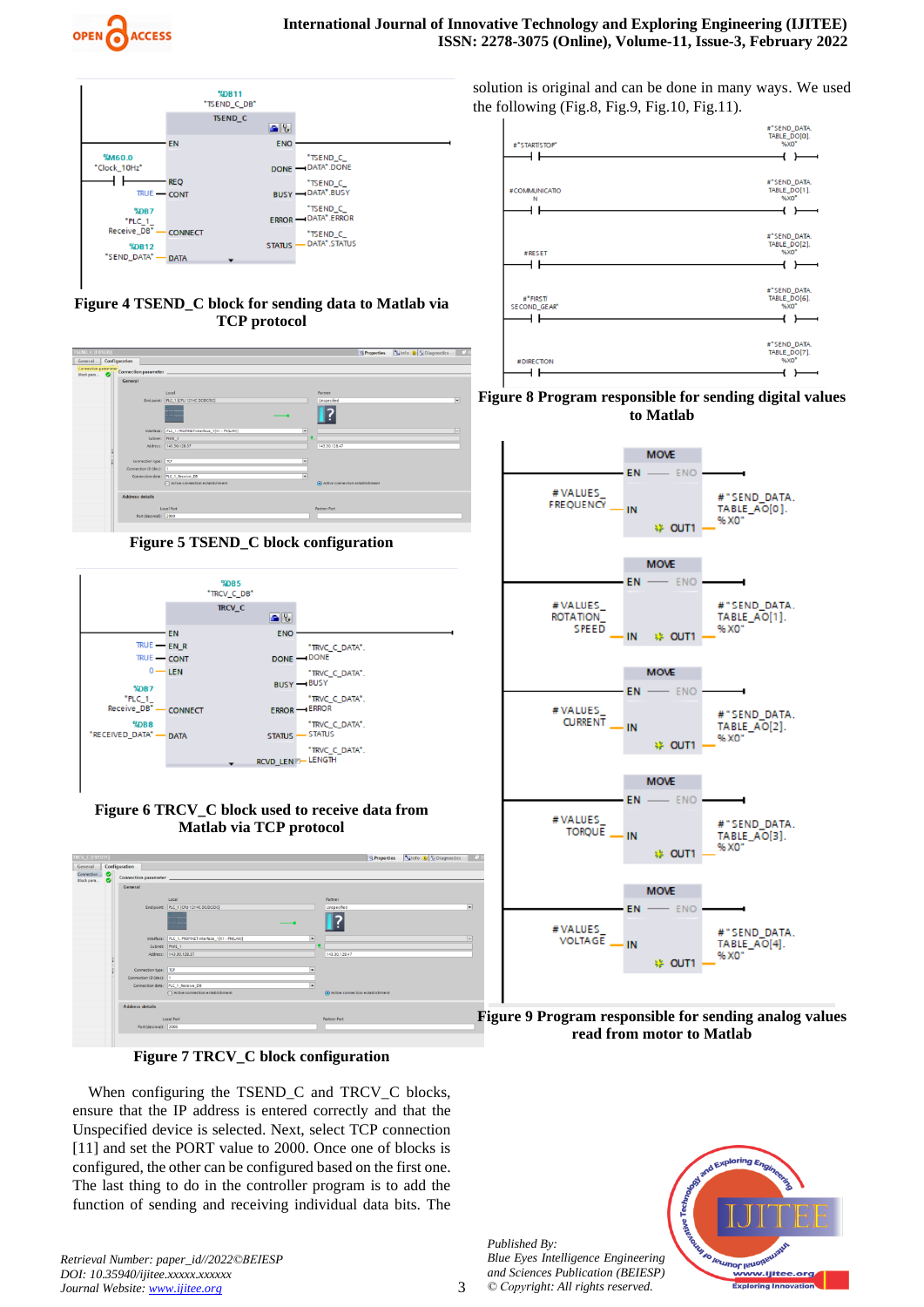## **Alternative ways to control an object using PLC S7 1200 controller**





## **Figure 11 Program responsible for receiving analog values from Matlab to the controller**

The data from the SEND\_DATA and RECEIVED\_DATA arrays are sent through the TSEND\_C and TRCV\_C blocks to Matlab. To receive or send information from Matlab, you must also add a function block (Fig.12).



**Figure 12 Function block configuration in Matlab**

The function block used is a proprietary block, it uses built-in Matlab functions to communicate over TCP protocol. The way of sending and receiving data was also created for a specific object control project and is shown in (Fig.1)

## **V. COMPARISON OF OBJECT CONTROL METHODS**

Comparing our original idea of alternative object control using Matlab with PLC we can see that there are more elements to configure, requires skill in using Matlab and

As we can see both ways of controlling the object have their advantages and disadvantages. Our solution requires knowledge of additional protocols, software and ways of communication, while it gives us much more possibilities and we are able to use received information in more ways. Each production process is different so it is impossible to unequivocally state which solution is better. The choice of how to control the object should be chosen wisely beforehand so that it fulfills its purpose.

# **VI. CONCLUSION**

The project was made as an idea for an alternative way of controlling an object through a controller. It was carried out in the laboratory of the Gdynia Maritime University, where a stand was created, the diagram of which was presented earlier. The control operates on Siemens S7-1200 controller, Siemens Sinamics V20 inverter and three-phase induction [4] electric motor. An innovation solution is the use of additional software Matlab with Simulink extension which was installed on a PC station. The TCP protocol was used for data exchange, the controller was connected to the PC station via Ethernet cable using a switch. Program logic was created in TIA Portal V15 and Matlab Simulink environments. The controller was programmed to collect information regarding motor output voltage, phase current and torque, it was send to Matlab through TSEND\_C function blocks. Matlab received the data and stored it and displayed it in graphs, which could be edited in any way . In addition, it was possible to send feedback from Matlab and control motor speed and his direction from Matlab. For this purpose, we used the TRCV\_C function blocks to receive the information sent

from Matlab to the controller. Finally a comparison of the discussed control method with the most commonly used method in

*Blue Eyes Intelligence Engineering and Sciences Publication (BEIESP) © Copyright: All rights reserved.*

*Published By:*

**TO RELLINO LIBROIN** .<br>ww.ijitee.orq, ng Ir

*Retrieval Number: paper\_id//2022©BEIESP DOI: 10.35940/ijitee.xxxxx.xxxxxx Journal Website[: www.ijitee.org](http://www.ijitee.org/)*

4